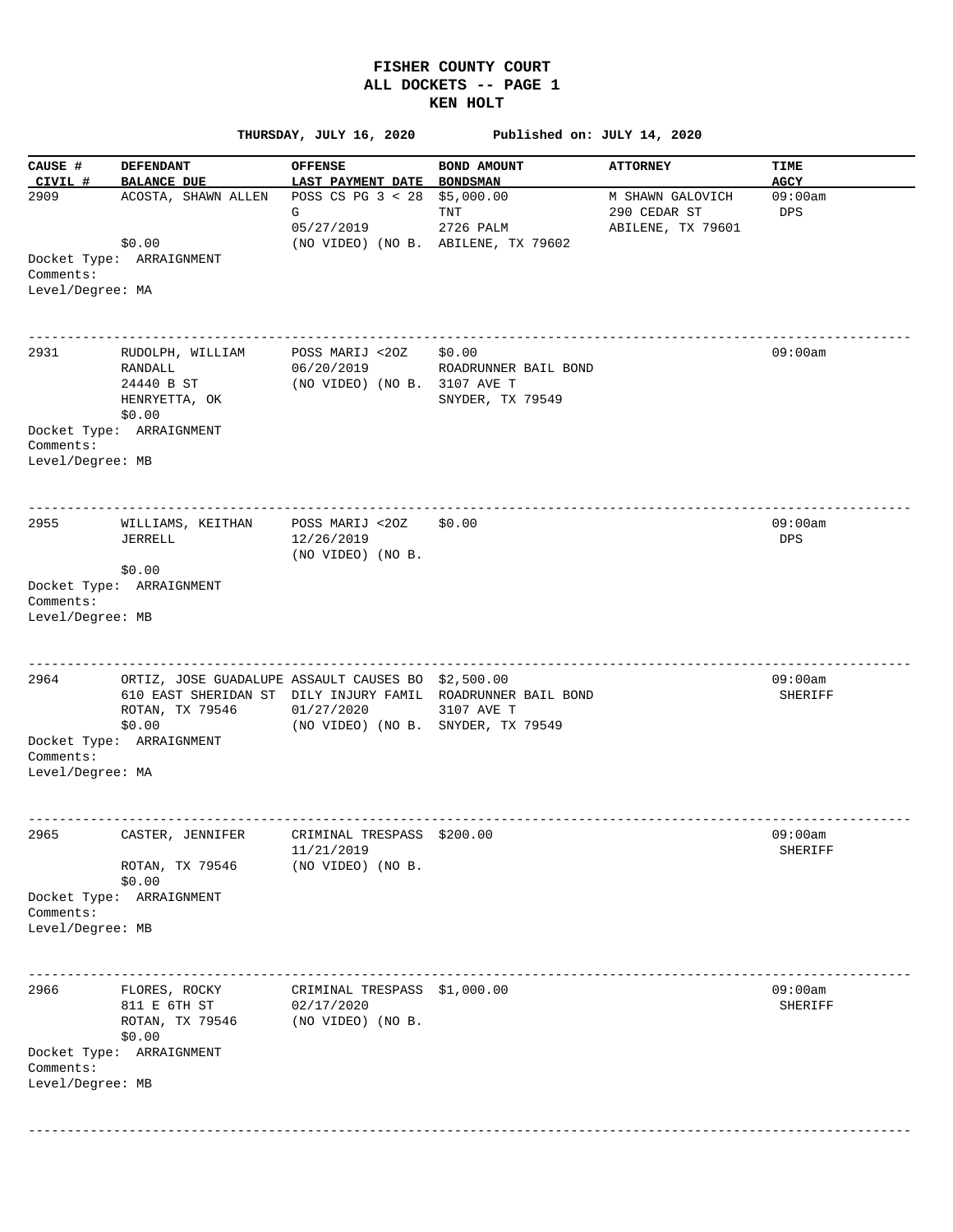## **FISHER COUNTY COURT ALL DOCKETS -- PAGE 2 KEN HOLT**

 **THURSDAY, JULY 16, 2020 Published on: JULY 14, 2020 CAUSE # DEFENDANT** OFFENSE BOND AMOUNT ATTORNEY TIME  **CIVIL # BALANCE DUE LAST PAYMENT DATE BONDSMAN AGCY**  2967 GREENWOOD, COLBY POSS MARIJ <2OZ \$2,000.00 09:00am MICHAEL  $04/11/2020$  ROADRUNNER BAIL BOND DPS DPS (NO VIDEO) (NO B. 3107 AVE T (NO VIDEO) (NO B. 3107 AVE T SWEETWATER, TX 79556 SNYDER, TX 79549 \$0.00 Docket Type: ARRAIGNMENT Comments: Level/Degree: MB ------------------------------------------------------------------------------------------------------------------ 2968 GREENWOOD, COLBY DRIVING WHILE INT \$2,000.00 09:00 09:00 09:00 09:00 09:00 09:00 09:00 09:00 09:00 09:00 09:00 09:00 09:00 09:00 09:00 09:00 09:00 09:00 09:00 09:00 09:00 09:00 09:00 09:00 09:00 09:00 09:00 09:00 09:0 MICHAEL OXICATED/OPEN ALC ROADRUNNER BAIL BOND DPS 808 E 14TH ST 04/11/2020 3107 AVE T SWEETWATER, TX 79556 (NO VIDEO) (NO B. SNYDER, TX 79549 \$0.00 Docket Type: ARRAIGNMENT Comments: Level/Degree: MB ------------------------------------------------------------------------------------------------------------------ 2969 ARNOLD, MICHAEL LEE POSS MARIJ <2OZ \$1,500.00 09:00am 03/01/2020 ACE BAIL BOND DPS (NO VIDEO) (NO B. 307 EAST BROADWAY \$0.00 SWEETWATER, TX 79556 Docket Type: ARRAIGNMENT Comments: Level/Degree: MB ------------------------------------------------------------------------------------------------------------------ 2970 SALINAS, ISIDORO COLE DRIVING WHILE INT \$0.00 09:00am OXICATED 2ND DPS 05/02/2020<br>05/02/2020 (NO VIDEO) (NO VIDEO) (NO B. Docket Type: ARRAIGNMENT Comments: Level/Degree: MA ------------------------------------------------------------------------------------------------------------------ 2926 BASTARDO, ELFIA MARIA ASSAULT CAUSES BO \$3,000.00 THOMAS REES 02:30pm 27 W 27TH ST DILY INJ BAD BOY BAIL BOND LI 103 E 3RD ST SHERIFF SAN ANGELO, TX 76903 07/27/2019 C#69 SWEETWATER, TX 79556 \$0.00 (NO VIDEO) (NO B. 806 S 3RD ST ABILENE, TX 79602 Docket Type: ARRAIGNMENT Comments: Level/Degree: MA

------------------------------------------------------------------------------------------------------------------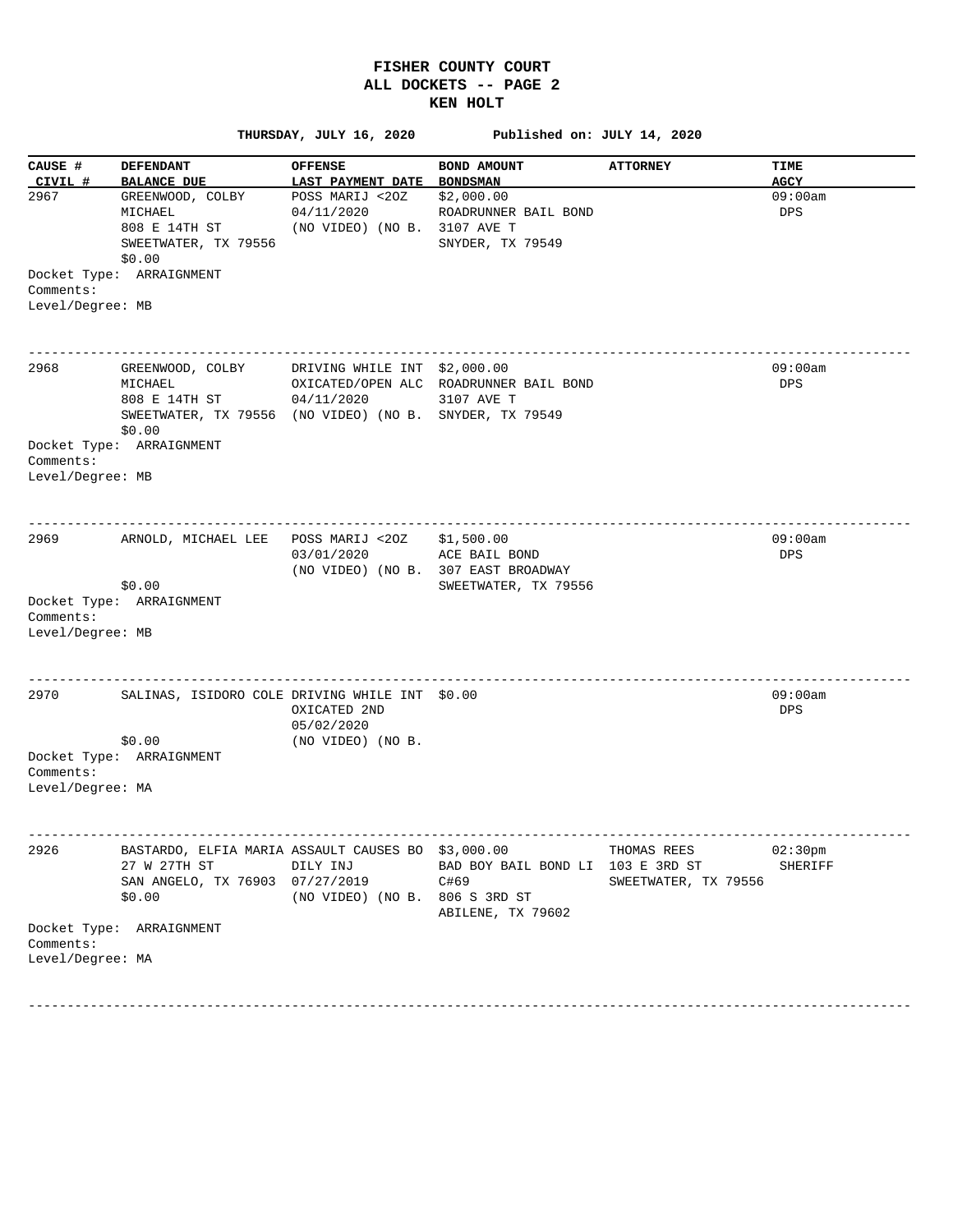## **FISHER COUNTY COURT ALL DOCKETS -- PAGE 3 KEN HOLT**

 **THURSDAY, JULY 16, 2020 Published on: JULY 14, 2020**

| <b>CAUSE</b>    | <b>DEFENDANT</b>                                | OFFENSE                                  | <b>AMOUNT</b><br>BONT | <b>ATTORNEY</b><br>. | <b>TIME</b> |
|-----------------|-------------------------------------------------|------------------------------------------|-----------------------|----------------------|-------------|
| ATIITI<br>◡⊥▿⊥⊔ | <b>DUE</b><br>BA<br>$\mathbf{A}$ N $\mathbf{C}$ | <b>DATE</b><br>⊥AS™<br><b>MENT</b><br>בכ | <b>BONDSMAN</b>       |                      | <b>AGCY</b> |

**11 RECORDS LISTED**